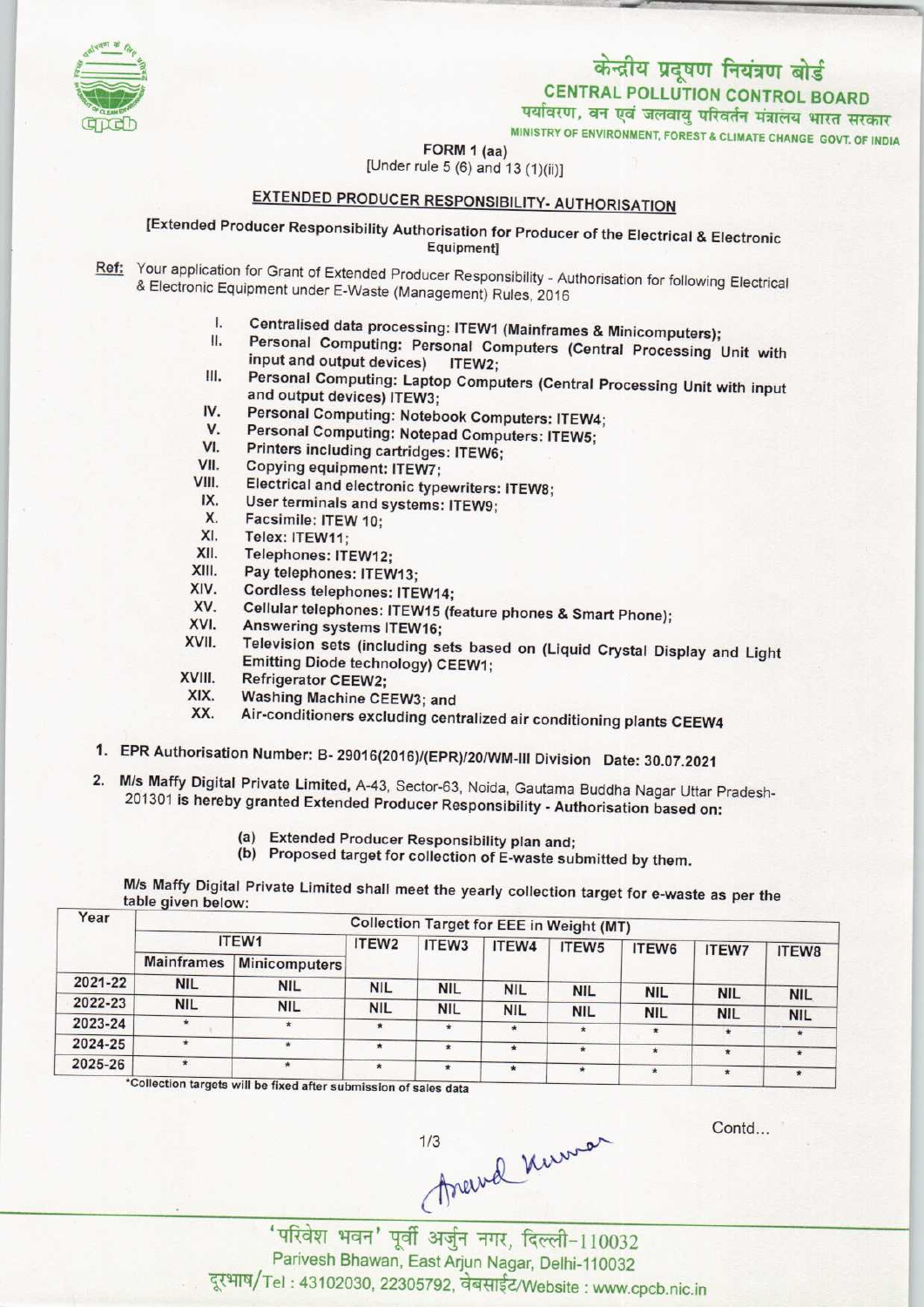

From pre page...

| Year    | <b>Collection Target for EEE in Weight (MT)</b> |            |            |            |                    |                   |                       |                     |  |  |  |
|---------|-------------------------------------------------|------------|------------|------------|--------------------|-------------------|-----------------------|---------------------|--|--|--|
|         | ITEW9                                           | ITEW10     | ITEW11     | ITEW12     | ITEW <sub>13</sub> | ITEW14            | ITEW15                |                     |  |  |  |
|         |                                                 |            |            |            |                    |                   | <b>Feature Phones</b> | <b>Smart Phones</b> |  |  |  |
| 2021-22 | <b>NIL</b>                                      | <b>NIL</b> | <b>NIL</b> | <b>NIL</b> | <b>NIL</b>         | <b>NIL</b>        | <b>NIL</b>            | <b>NIL</b>          |  |  |  |
| 2022-23 | <b>NIL</b>                                      | <b>NIL</b> | <b>NIL</b> | <b>NIL</b> | <b>NIL</b>         | <b>NIL</b>        | <b>NIL</b>            | <b>NIL</b>          |  |  |  |
| 2023-24 | $\star$                                         | $\star$    | $\ast$     | $\star$    | *                  | ÷                 | ÷                     |                     |  |  |  |
| 2024-25 | $\star$                                         | $*$        | $\ast$     | $\star$    | $\star$            | $\pmb{\hat{\pi}}$ |                       |                     |  |  |  |
| 2025-26 | $\star$                                         | $\star$    | $\star$    | $\ast$     |                    | $\star$           | $\star$               |                     |  |  |  |

| Year    | <b>Collection Target for EEE in Weight (MT)</b> |            |                   |                   |            |  |  |  |  |
|---------|-------------------------------------------------|------------|-------------------|-------------------|------------|--|--|--|--|
|         | ITEW16                                          | CEEW1      | CEEW <sub>2</sub> | CEEW <sub>3</sub> | CEEW4      |  |  |  |  |
| 2021-22 | <b>NIL</b>                                      | <b>NIL</b> | <b>NIL</b>        | <b>NIL</b>        | <b>NIL</b> |  |  |  |  |
| 2022-23 | <b>NIL</b>                                      | <b>NIL</b> | <b>NIL</b>        | <b>NIL</b>        | <b>NIL</b> |  |  |  |  |
| 2023-24 |                                                 | $\star$    |                   | $\star$           | $\star$    |  |  |  |  |
| 2024-25 |                                                 | 食          | $\star$           | 賣                 | ŵ.         |  |  |  |  |
| 2025-26 |                                                 | ٠          |                   | $\pm$             | 壹          |  |  |  |  |

- 3. The Authorisation shall be valid for a period of five (5) years from date of issue with following conditions:
	- i. You shall strictly follow the approved Extended Producer Responsibility plan, a copy of which is enclosed herewith as Enclosure-I;
	- ii. You shall ensure that collection mechanism or collection Centres are set up or designated as per the details given in the Extended Producer Responsibility plan and that shall be completed before the proposed dates if any in the EPR Plan (list of collection Centres and the toll free numbers for reverse logistics enclosed);
	- iii. You shall ensure that all the collected e-waste is channelized to your dismantler/recycler M/s. Horizon Recycling Pvt. Ltd. Khasra No 35, Vill Kumarhera, Green Land Industrial Complex, 7km, Dehradun Road, Saharanpur-247001 U. P. and record shall be maintained at dismantler/recycler and at your end. ens for reverse logistics enclosed);<br>
	shall ensure that all the collected e-waste is channelized to your<br>
	con Recycling Pvt. Ltd. Khasra No 35, Vill Kumarhera, Green L<br>
	Dehradun Road, Saharanpur-247001 U. P. and record s<br>
	- iv. You shall maintain records, in Form-2 of these Rules, of e-waste and make such records available for scrutiny by Central Pollution Control Board;
	- v. You shall file annual returns in Form-3 to the Central Pollution Control Board on or before 30th day of June following the financial year to which that returns relates.

## vi. General Terms & Conditions of the Authorisation:

- a.The authorisation shall comply with provisions of the Environment (Protection) Act, <sup>1986</sup> and the E-waste (Management) Rules,2016 made there under;
- authorised by the Central Pollution Control Board;
- a. The authorisation shall comply with provisions of the Environment (Protection) Act, 1986<br>
and the E-waste (Management) Rules, 2016 made there under;<br>
b. The authorisation or its renewal shall be produced for inspection c.Any change in the approved Extended Producer Responsibility plan should be informed to Central Pollution Control Board within 15 days on which decision shall be communicated by